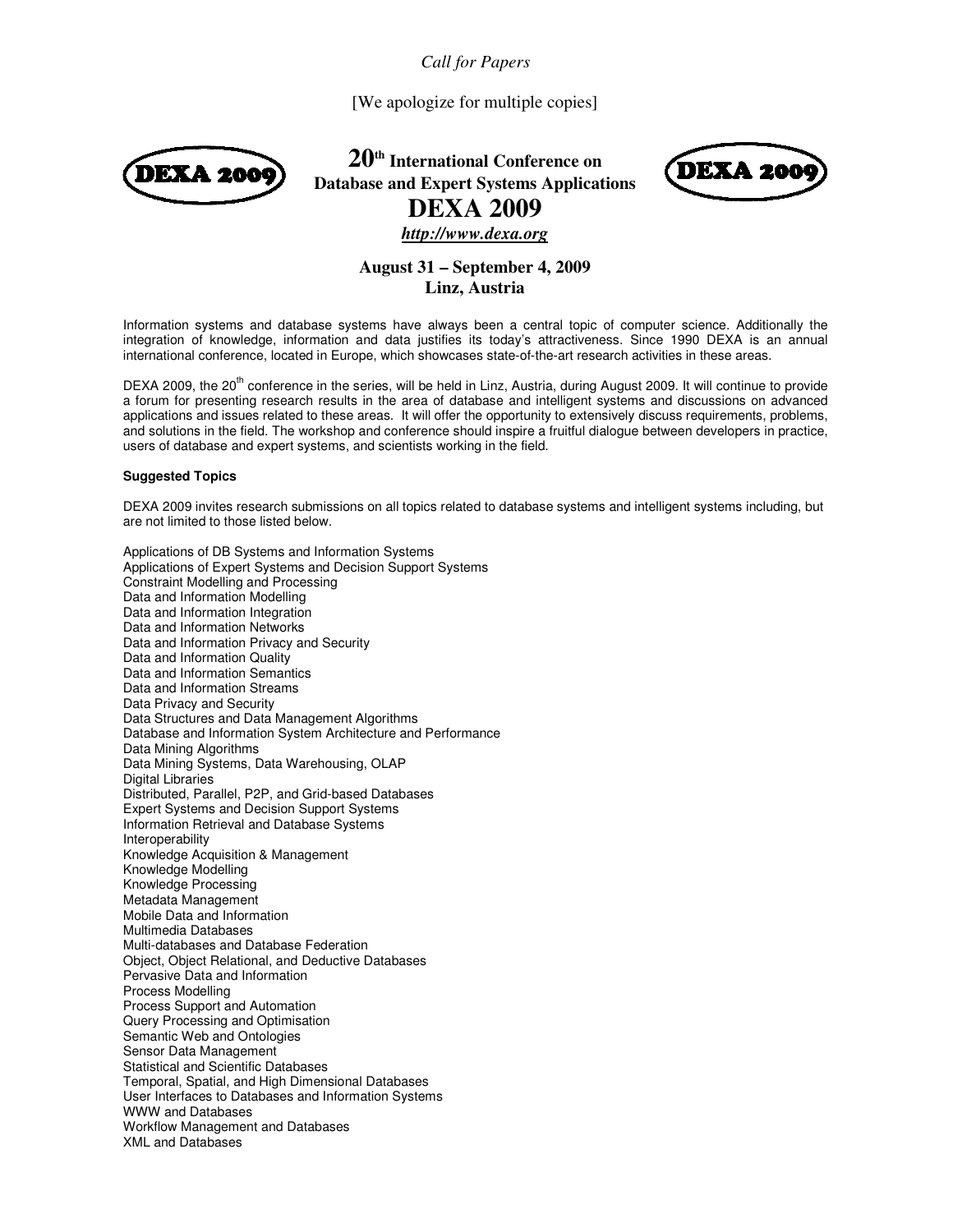#### **Honorary Chairperson:**

Makoto Takizawa, Seikei University, Japan

# **General Chairperson:**

Roland R. Wagner, FAW, University of Linz, Austria

# **Conference Program Chairpersons:**

Sourav S Bhowmick, Nanyang Technological University, Singapore Josef Küng, University of Linz, Austria

### **Publication Chairperson:**

Vladimir Marik, Czech Technical University, Czech Republic

#### **Workshop Chairpersons:**

A Min Tjoa, Technical University of Vienna, Austria Roland R. Wagner, FAW, University of Linz, Austria

# **IMPORTANT DATES:**

| * Submission of abstracts:    | March 1, 2009 |
|-------------------------------|---------------|
| * Submission of full papers:  | March 8, 2009 |
| * Notification of acceptance: | May 22, 2009  |
| * Camera-ready copies due:    | June 10, 2009 |

# **PAPER SUBMISSIONS DETAILS:**

Authors are invited to electronically submit original research contributions or experience reports in English.

- The submitted manuscript should closely reflect the final paper as it will appear in the Proceedings.
- Papers should not exceed 15 pages in LNCS format (http://www.springer.de/comp/lncs/authors.html)
- Any submission that exceeds length limits or deviates from formatting requirements may be rejected without review.

For paper registration and electronic submission see http://www.dexa.org starting in January 2009.

Submitted papers will be carefully evaluated based on originality, significance, technical soundness, and clarity of exposition.

**Duplicate submissions** are not allowed. A submission is considered to be a duplicate submission if, at any time during the time when the submission is under consideration, there is another paper with the following properties: (1) the paper and the DEXA, DaWaK, EC-Web, TrustBus, GLOBE, HoloMAS submission have at least one author in common; (2) the paper is more than 6 pages long, when formatted in the DEXA format; (3) the main technical content of the paper substantially overlaps that of the DEXA, DaWaK, EC-Web, TrustBus, GLOBE, HoloMAS submission; and (4) the paper is published or under consideration for publication in a refereed journal or proceedings (electronic or printed) .

Authors are expected to agree to the following terms: "I understand that the paper being submitted must not overlap substantially with any other paper that I am a co-author of and that is currently submitted elsewhere. Furthermore, previously published papers with any overlap are cited prominently in this submission." Duplicate submissions will be rejected. Questions about this policy or how it applies to your work should be directed to the PC-chairs.

# **ACCEPTED PAPERS:**

All accepted conference papers will be published in "Lecture Notes in Computer Science" (LNCS) by Springer Verlag. Accepted papers will be of two sizes: regular (15-page papers) and short (up to 8 pages). The former will tend to be descriptions of complete technical work, while the latter will tend to be descriptions of interesting, innovative ideas, which nevertheless require more work to mature. Authors of accepted papers must sign a Springer copyright release form.

For further inquiries, please contact the Conference Organisation Office (gabriela@faw.uni-linz.ac.at)

#### **Program Committee:**

Talel Abdessalem, TELECOM ParisTech, France Ajith Abraham, Norwegian University of Science and Technology, Norway Witold Abramowicz, The Poznan University of Economics, Poland Osman Abul, TOBB University, Turkey Rafael Accorsi, University of Freiburg, Germany Hamideh Afsarmanesh, University of Amsterdam, The Netherlands Patrick Albert, ILOG, France Riccardo Albertoni, CNR-IMATI-GE, Italy Paolo Alencar, University of Waterloo, Canada Rainer Alt, University of Leipzig, Germany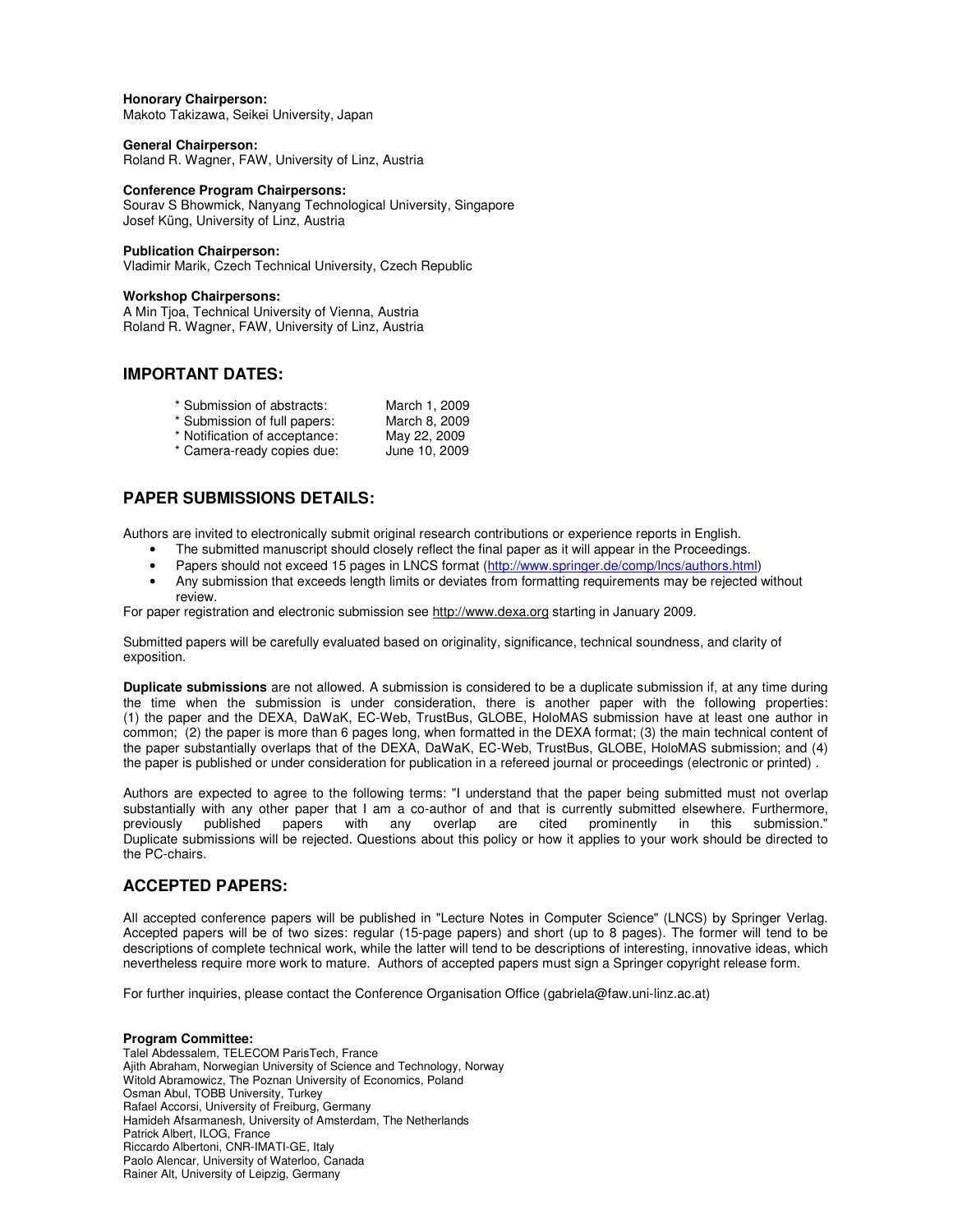Toshiyuki Amagasa, University of Tsukuba, Japan Sarabjot Singh Anand, University of Warwick, UK Rachid Anane, Coventry University, UK Annalisa Appice, Università degli Studi di Bari, Italy Hiroki Arimura, Hokkaido University, Japan José Enrique Armendáriz-Iñigo, Universidad Pública de Navarra, Spain Mustafa Atay, Winston-Salem State University, USA Amit K Awasthi, PSIT, India Ramazan S. Aygun, University of Alabama in Huntsville, USA Costin Badica, University of Timisoara, Romania James Bailey, University of Melbourne, Australia Spiridon Bakiras, City University of New York, USA Cláudio Baptista, University of Campina Grande, Brazil Peter Baumann, University of Bremen, Germany Ladjel Bellatreche, ENSMA-Poitiers University, France Boualem Benatallah, The University of New South Wales, Australia Morad Benyoucef, University of Ottawa, Canada Helmut Berger, Matrixware Information Services GmbH, Austria Catherine Berrut, Grenoble University, France Leopoldo Bertossi, Carleton University, Canada Bishwaranjan Bhattacharjee, IBM Thomas J. Watson Research Center, USA Sourav S Bhowmick, Nanyang Technological University, Singapore Debmalya Biswas, SAP Research, Germany Vania Bogorny, Insituto de Informatica - UFRGS, Brazil Francesco Bonchi, Yahoo Research, Spain Peter Boncz, Centrum voor Wiskunde en Informatica, Netherlands Agustinus Borgy Waluyo, Institute for Infocomm Research, Singapore Patrick Bosc, IRISA/ENSSAT, France Abdel Hamid Bouchachia, Alps-Adriatic University of Klagenfurt, Austria Athman Bouguettaya, CSIRO, Australia Danielle Boulanger, University of Lyon, France Omar Boussaid, University of Lyon, France Janez Brank, Institut "Jožef Stefan", Slovenia Stephane Bressan, National University of Singapore, Singapore Christopher Brewster, University of Sheffield, UK Patrick Brezillon, University Paris VI, France Yingyi Bu, Microsoft, China Luis M. Camarinha-Matos, Universidade Nova de Lisboa + Uninova, Portugal Jiannong Cao, Hong Kong Polytechnic University, Hong Kong Longbing Cao, University of Technology, Sydney, Australia Yiwei Cao, RWTH Aachen University, Germany Barbara Carminati, Università degli Studi dell'Insubria, Italy Silvana Castano, Universita' degli Studi di Milano, Italy Barbara Catania, Universita' di Genova, Italy Michelangelo Ceci, University of Bari, Italy Wojciech Cellary, University of Economics at Poznan, Poland Sharma Chakravarthy, The University of Texas at Arlington, USA Badrish Chandramouli, Microsoft Research , USA Chin-Chen Chang, Feng Chia University, Taiwan Amitabh Chaudhary, University of Notre Dame, USA Cindy Chen, University of Massachusetts Lowel, USA Jinjun Chen, Swinburne University of Technology, Australia Lei Chen, Hong Kong University of Science and Technology, Hong Kong Phoebe Chen, Deakin University, Australia Shu-Ching Chen, Florida International University, USA Hao Cheng, University of Central Florida, USA James Cheng, The Chinese University of Hong Kong, Hong Kong Jingde Cheng, Saitama University, Japan Reynold Cheng, Hong Kong Polytechnic University, China Max Chevalier, IRIT - SIG, Université de Toulouse, France Byron Choi, Hong Kong Baptist University, Hong Kong Henning Christiansen, Roskilde University, Denmark Soon Ae Chun, City University of New York, USA Christophe Claramunt, Naval Academy Research Institute, France Eliseo Clementini, University of L'Aquila, Italy Sara Cohen, Hebrew University of Jerusalem, Israel Martine Collard, University of Nice, France Gao Cong, Microsoft Research Asia, China Emilio Corchado, University of Burgos, Spain Oscar Corcho, Universidad Politécnica de Madrid, Spain Bin Cui, Peking University, China Carlo A. Curino, Politecnico di Milano, Italy Emiran Curtmola, University of California, San Diego, USA Alfredo Cuzzocrea, University of Calabria, Italy Deborah Dahl, Conversational Technologies, worldwide Ernesto Damiani, University de Milano, Italy Violeta Damjanovic, Salzburg Research Forschungsgesellschaft m.b.H., Austria Jérôme Darmont , Université Lumière Lyon 2, France Valeria De Antonellis, Università di Brescia, Italy Andre de Carvalho, University of Sao Paulo, Brazil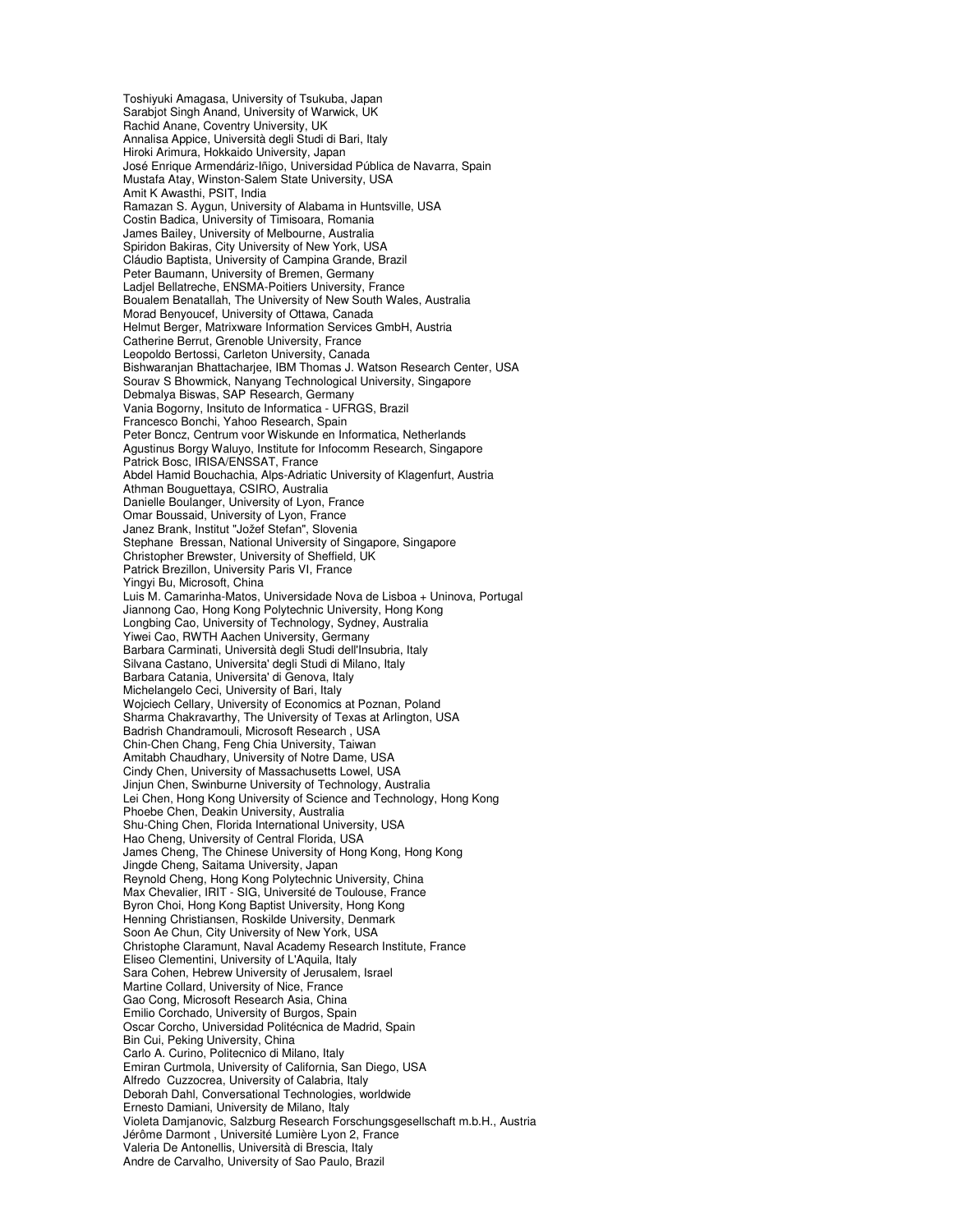Vincenzo De Florio, University of Antwerp, Belgium Guy De Tré, Ghent University, Belgium Olga De Troyer, Vrije Universiteit Brussel, Belgium Roberto De Virgilio, Università Roma Tre, Italy Paul de Vrieze, SAP Research, Switzerland John Debenham, University of Technology, Sydney, Australia Hendrik Decker, Universidad Politécnica de Valencia, Spain Hepu Deng, RMIT University, Australia Zhi-Hong Deng, Peking University, China Vincenzo Deufemia, Universit`a degli Studi di Salerno, Italy Alin Deutsch, Univesity of California at San Diego, USA Beniamino Di Martino, Seconda Universita' di Napoli, Italy Elisabetta Di Nitto, Politecnico di Milano, Italy Claudia Diamantini, Università Politecnica delle Marche, Italy Juliette Dibie-Barthélemy, AgroParisTech, France Ying Ding, Indiana University, USA Zhiming Ding, Chinse Academy of Sciences, China Gillian Dobbie, University of Auckland, New Zealand Peter Dolog, Aalborg University, Denmark Dejing Dou, University of Oregon, USA Marek J. Druzdzel, University of Pittsburgh, Bialystok Technical University, USA, Poland Cedric du Mouza, CNAM, France Arjan Durresi, Indiana University-Purdue University Indianapolis, USA Curtis Dyreson, Utah State University, USA Silke Eckstein, Technical University of Braunschweig, Germany Johann Eder, University of Vienna, Austria Suzanne M. Embury, The University of Manchester, UK Christian Engelmann, Oak Ridge National Laboratory, USA Jianping Fan, University of North Carolina at Charlotte, USA Cécile Favre, University of Lyon, France Bettina Fazzinga, University of Calabria, Italy Leonidas Fegaras, The University of Texas at Arlington, USA Yaokai Feng, Kyushu University, Japan Stefano Ferilli, University of Bari, Italy Eduardo Fernandez, Florida Atlantic University, USA Filomena Ferrucci, Università di Salerno, Italy Flavius Frasincar, Erasmus University Rotterdam, The Netherlands Ada Fu, Chinese University of Hong Kong, China Mariagrazia Fugini, Politecnico di Milano, Italy Hiroaki Fukuda, Keio University, Japan Benjamin Fung, Concordia University, Canada Gabriel Fung, The University of Queensland, Australia Steven Furnell, University of Plymouth, UK Renata de Matos Galante, UFRGS - Federal University of Rio Grande do Sul, Brazil Fabien Gandon, INRIA, France Aryya Gangopadhyay, University of Maryland Baltimore County, USA Sumit Ganguly, Indian Institute of Technology, Kanpur, India Maria Ganzha, Polish Academy of Sciences, Poland Bin Gao, Microsoft Research Asia, China Yunjun Gao, Singapore Management University, Singapore Dragan Gasevic, Athabasca University, Canada Mário J. Gaspar da Silva, University of Lisboa, Portugal Elli Georgiadou, Middlesex University, UK Manolis Gergatsoulis, Ionian University, Greece Shahram Ghandeharizadeh, University of Southern California, USA Anastasios Gounaris, Aristotle University of Thessaloniki, Greece Naga Govindaraju, Microsoft Corporation, USA Bernard Grabot, LGP-ENIT, France Fabio Grandi, University of Bologna, Italy Carmine Gravino, University of Salerno, Italy Nathan Griffiths, University of Warwick, UK Sven Groppe, Lübeck University, Germany Crina Grosan, Babes-Bolyai University Cluj-Napoca, Romania William Grosky, University of Michigan, USA Le Gruenwald, University of Oklahoma, USA Volker Gruhn, Leipzig University, Germany Stephane Grumbach, INRIA, France Jerzy Grzymala-Busse, University of Kansas, USA Francesco Guerra, Università degli Studi Di Modena e Reggio Emilia, Italy Giovanna Guerrini, University of Genova, Italy Levent Gurgen, National Institute of Informaatics (NII), Japan Adolfo Guzman-Arenas, Tribunal Electoral del Poder Judicial de la Federacion, Mexico Antonella Guzzo, University of Calabria, Italy Saman Kumara Halgamuge, University of Melbourne, Australia Abdelkader Hameurlain, University of Toulouse, France Ibrahim Hamidah, Universiti Putra Malaysia, Malaysia Hyoil Han, Drexedl University, USA Sung-Kook Han, Won Kwang University, Korea Wook-Shin Han, Kyungpook National University, Korea Takahiro Hara, Osaka University, Japan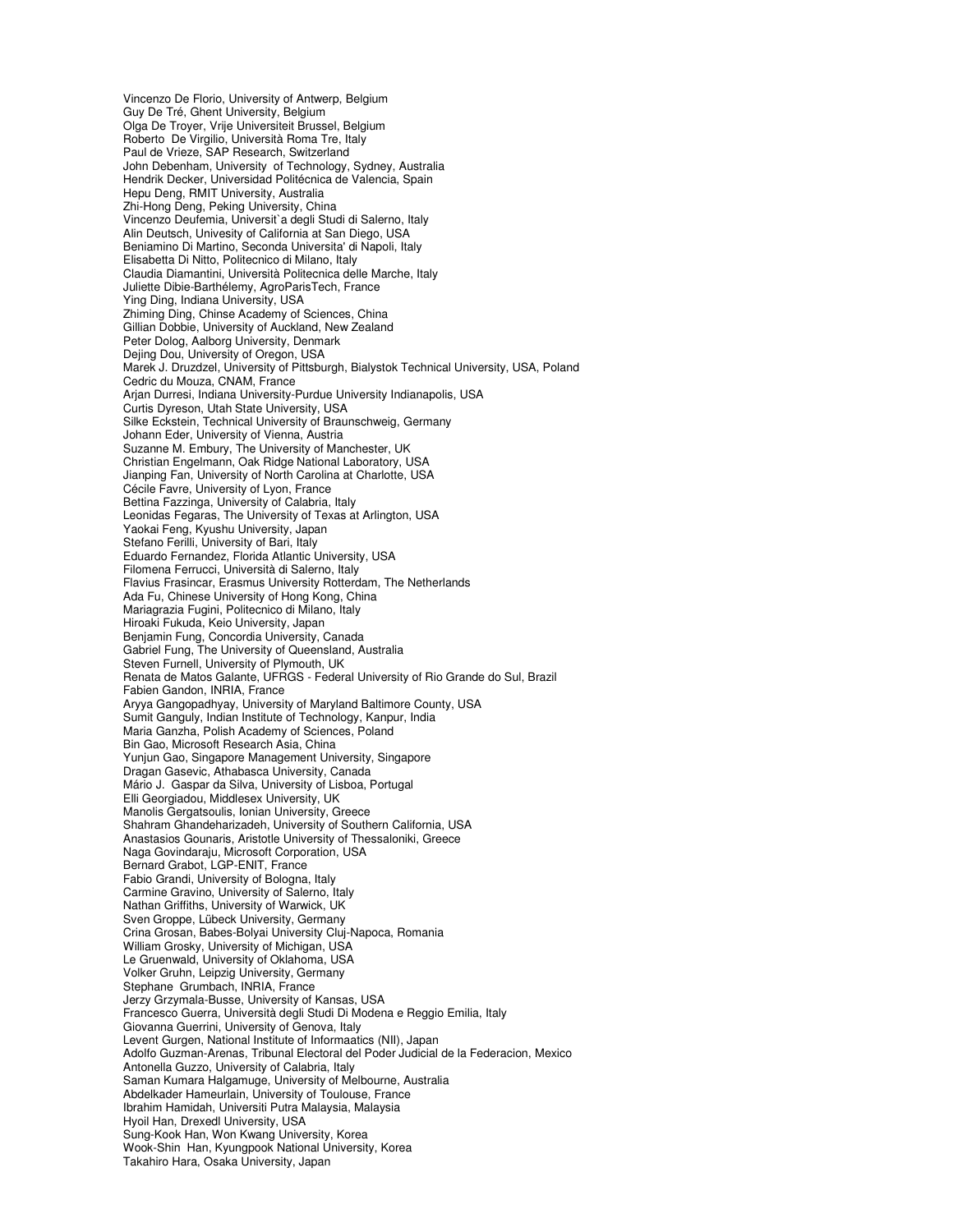Theo Härder, TU Kaiserslautern, Germany Aboul Ella Hassanien, Cairo University, Egypt Igor T. Hawryszkiewycz, University of Technology, Sydney, Australia Saven He, Microsoft Research at Asia, China Francisco Herrera, University of Granada, Spain Rattikorn Hewett, Texas Tech University, USA Stijn Heymans, Vienna University of Technology, Austria Birgit Hofreiter, University of Vienna, Austria Steven Hoi, Nanyang Technological University, Singapore Vagelis Hristidis, Florida International University, USA Estevam Rafael Hruschka Jr., Carnegie Mellon University, USA Wynne Hsu, National University of Singapore, Singapore Yu Hua, Huazhong University of Science and Technology, China Jimmy Huang, York University, Canada Xiaoyu Huang, South China University, China Yan Huang, University of North Texas, USA Ela Hunt, ETH Zürich, Switzerland San-Yih Hwang, National Sun Yat-Sen University, Taiwan Ionut Emil Iacob, Georgia Southern University, USA Renato Iannella, National ICT Australia (NICTA), Australia Sergio Ilarri, University of Zaragoza, Spain Abdessamad Imine, University of Nancy, France Yoshiharu Ishikawa, Nagoya University, Japan Mizuho Iwaihara, Kyoto University, Japan Anne James, Coventry University, UK Vandana Janeja, University of Mariland Baltimore County, USA Adam Jatowt, Kyoto University, Japan Wie Jie, University of Manchester, UK Peiquan Jin , University of Science and Technology, China Jan Jurjens, Open University and Microsoft Research, UK Janusz Kacprzyk, Polish Academy of Sciences, Poland Urszula Kaczmar, Wroclaw University of Technology, Poland Ejub Kajan, High School of Applied Strudies, Serbia Panagiotis Kalnis, National University of Singapore, Singapore Vana Kalogeraki, University of CA, Riverside, USA Rushed Kanawati, University of Paris Nord, France Ken Kaneiwa, National Institute of Information and Communications Technology(NICT), Japan Anne Kao, Boeing Phantom Works, USA Dimitris Karagiannis, University of Vienna, Austria Kamal Karlapalem, Indian Institute of Information Techology, India George Karypis, University of Minnesota, USA Stefan Katzenbeisser, Technical University of Darmstadt, Germany Yiping Ke, Chinese University of Hong Kong, Hong Kong Anastasios Kementsietsidis, IBM T.J. Watson Research Center, USA Etienne Kerre, University of Gent, Belgium Myoung Ho Kim, KAIST, Korea Sang-Wook Kim, Hanyang University, Korea Hiroyuki Kitagawa, University of Tsukuba, Japan Carsten Kleiner, University of Applied Sciences&Arts Hannover, Germany Christian König, Microsoft Research, USA Ibrahim Korpeoglu, Bilkent University, Turkey Harald Kosch, University of Passau, Germany Michal Krátký, VSB-Technical University of Ostrava, Czech Republic Petr Kroha, Technische Universität Chemnitz-Zwickau, Germany Arun Kumar, IBM India Research Lab., India Ashish Kundu, Purdue University, USA Josef Küng, University of Linz, Austria Axel Küpper, Ludwig-Maximilians-Universität München, Germany Lotfi Lakhal, University of Marseille, France Eric Lam, City University of Hong Kong, Hong Kong Nadira Lammari, CNAM, France Gianfranco Lamperti, University of Brescia, Italy Andreas Langegger, University of Linz, Austria Anne Laurent, LIRMM, Univ. Montpellier 2, France Dongwon Lee, Pennsylvania State University, USA Mong Li Lee, National University of Singapore, Singapore Young-Koo Lee, Kyung Hee University, Korea Suh-Yin Lee , National Chiao Tung University, Taiwan Alain Toinon Leger, Orange - France Telecom R&D, France Jeffrey Xu Lei, The Univ. of Texas at Arlington, USA Daniel Lemire, Université du Québec à Montréal, Canada Hans-Joachim Lenz, Free University of Berlin, Germany Ulf Leser, Humboldt University of Berlin, Germany Scott Leutenegger, University of Denver, USA Pierre Lévy, Public Health Department, France Lenka Lhotska, Czech Technical University, Czech Republic Guoliang Li, Tsinghua University, China Wenxin Liang, Japan Science and Technology Agency (JST) and Tokyo Institute of Technology, Japan Lipyeow Lim, IBM T. J. Watson Research Center, USA Hong Lin, University of Houston-Downtown, USA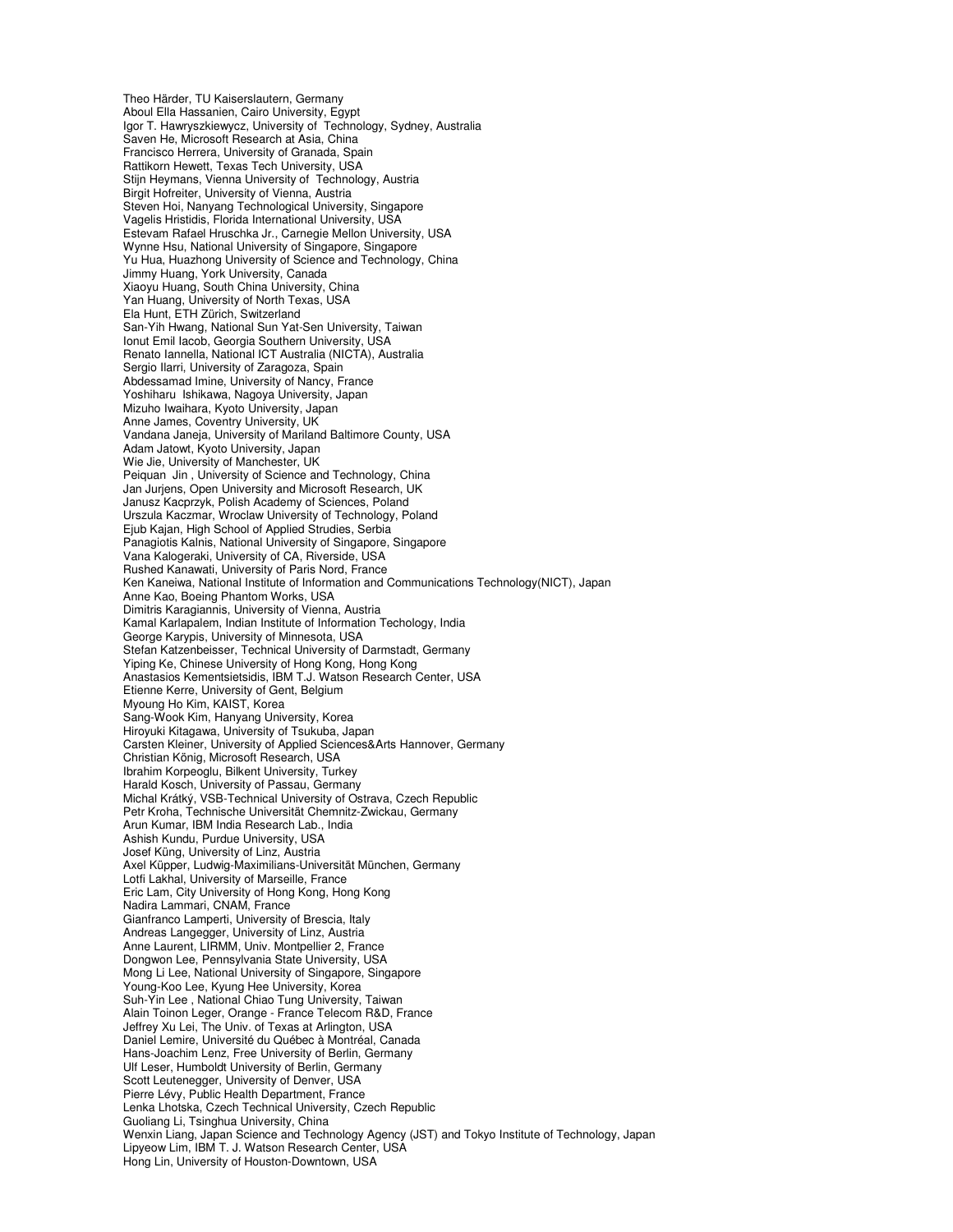Xuemin Lin, University of New South Wales, Sydney, Australia Tok Wang Ling , National University of Singapore, Singapore Sebastian Link, Victoria University of Wellington, New Zealand Volker Linnemann, University of Lübeck, Germany Chengfei Liu, Swinburne University of Technology, Australia Chuan-Ming Liu, National Taipei University of Technology, Taiwan Fuyu Liu, University of Central Florida, USA Hong-Cheu Liu, Diwan University, Taiwan Hua Liu, Xerox Research Center at Webster, USA Lin Liu, Tsinghua University, China Jorge Lloret Gazo, University of Zaragoza, Spain Peri Loucopoulos, The University of Manchester, United Kingdom Chang-Tien Lu, Virginia Tech, USA James J. Lu, Emory University, Atlanta, USA Jianguo Lu, University of Windsor, Canada Alessandra Lumini, University of Bologna, Italy Fernando Lyardet, Technical University of Darmstadt, Germany Jianhua Ma, Hosei University, Japan Qiang Ma, Kyoto University, Japan Stéphane Maag, TELECOM & Management SudParis, France Anna Maddalena, Università di Genova, Italy Sanjai Kumar Madria, University of Missouri-Rolla, USA Nikos Mamoulis, University of Hong Kong, Hong Kong Vladimir Marik, Czech Technical University, Czech Republic Elio Masciari, University of Alicante in Spain, Italy Norman May, SAP Research Center, Germany Jose-Norberto Mazon , University of Alicante in Spain, Spain Dennis McLeod, University of Southern California, USA Brahim Medjahed, University of Michigan - Dearborn, USA Carlo Meghini, ISTI-CNR, Italy Xiaofeng Meng, Renmin University, China Rosa Meo, University of Torino, Italy Paolo Merialdo, Universita' degli Studi Roma Tre, Italy Elisabeth Metais, CNAM, France Farid Meziane, Salford University, UK Sanjay Misra, Atilim University, Turkey Jose Mocito, INESC-ID/FCUL, Portugal Mohamed Mokbel, University of Minnesota, USA Lars Mönch, FernUniversität in Hagen, Germany Anirban Mondal, University of Tokyo, Japan Hyun Jin Moon, UCLA Computer Science, USA Yang-Sae Moon, Kangwon National University, Korea Reagan Moore, San Diego Supercomputer Center, USA Mirella M. Moro, Universidade Federal de Minas Gerais, Brazil Franck Morvan , IRIT, Paul Sabatier University, Toulouse, France Tadeusz Morzy, Poznan University of Technology, Poland Kyriakos Mouratidis, Singapore Management University, Singapore Yi Mu, University of Wollongong, Australia Tetsuya Murai, Hokkaido University, Japan Mirco Musolesi, University of Cambridge, UK Tadashi Nakano, University of California, Irvine, USA Ullas Nambiar, IBM India Research Lab, India Ismael Navas-Delgado, University of Málaga, Spain Rimma V. Nehme, Purdue University, USA Wolfgang Nejdl, University of Hannover, Germany Wilfred Ng, University of Science & Technology, Hong Kong Daniela Nicklas, University of Stuttgart, Germany Christophe Nicolle, University of Burgundy, France Barry Norton, Open University, UK Chris Nugent, University of Ulster, Ireland Selim Nurcan, University Paris 1 Pantheon Sorbonne, France Byung-Won On, Pennsylvania State University, USA Jose Antonio Onieva González, University of Malaga, Spain Joann Ordille, Avaya Labs Research, USA Mehmet Orgun, Macquarie University, Australia Luís Fernando Orleans, Federal University of Rio de Janeiro, Brazil Mourad Oussalah, University of Nantes, France Gultekin Ozsoyoglu, University Case Western Research, USA Claus Pahl, Dublin City University, Ireland George Pallis, University of Cyprus, Cyprus Christos Papatheodorou, Ionian University, Corfu, Greece Paolo Papotti, Università Roma Tre, Italy Marcin Paprzycki, Polish Academy of Sciences, Warsaw Management Academy, Poland Vamsi Paruchuri, University of Central Arkansas, USA Oscar Pastor, Universidad Politecnica de Valencia, Spain Cesare Pautasso, University of Lugano, Switzerland Witold Pedrycz, Univwersity of Alberta, Canada Jovan Pehcevski, MIT University, Skopje, Macedonia Antonio Picariello, Università di Napoli Federico II, Italy David Pinto, BUAP University, Mexico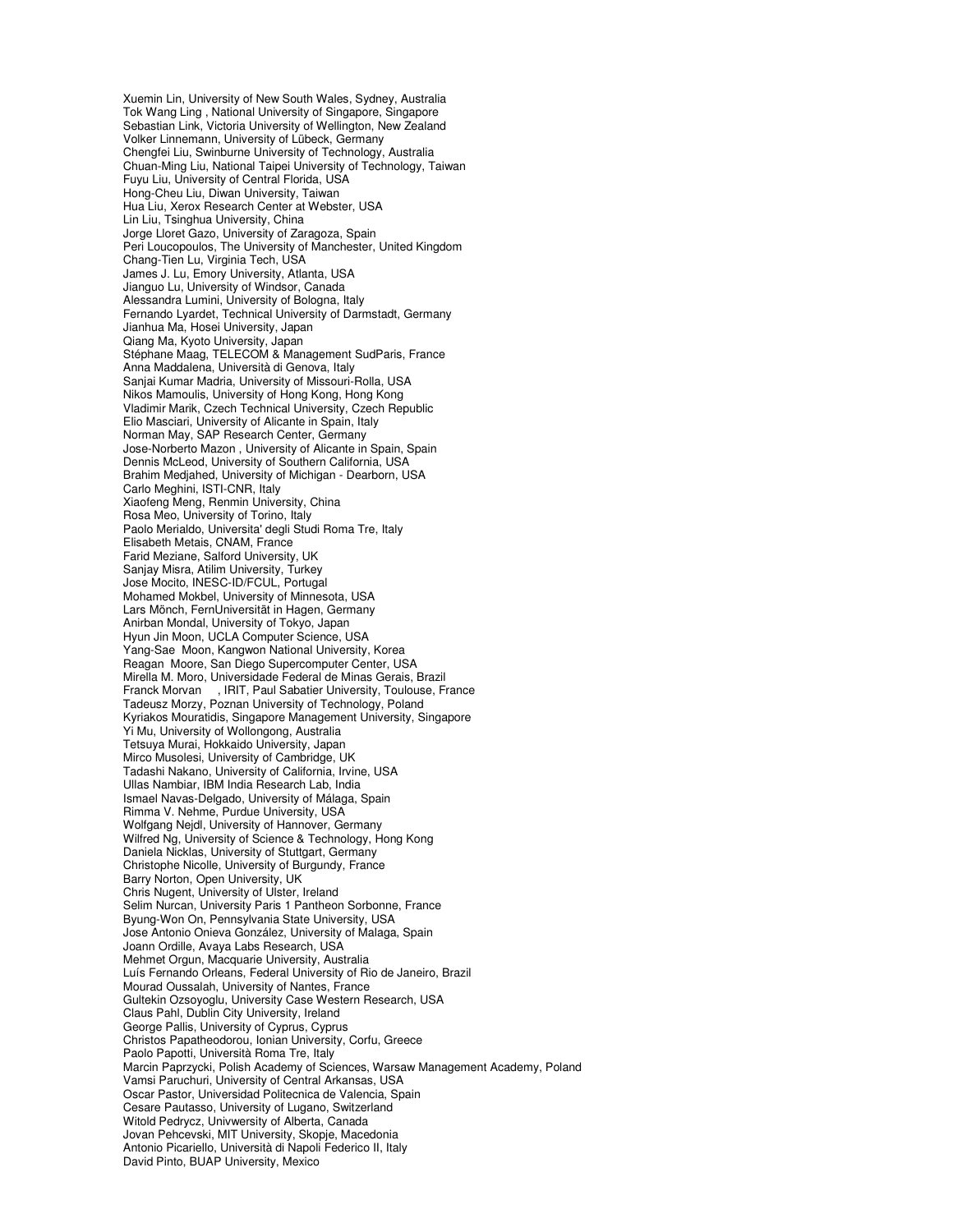Jaroslav Pokorny, Charles University in Prague, Czech Republic Giuseppe Polese, University of Salerno, Italy Pascal Poncelet, LIRMM, France Elaheh Pourabbas, National Research Council, Italy Partha Pratim Talukdar, University of Pennsylvania, USA Philippe Pucheral, INRIA, Université de Versailles, France Xiaojun Qi, Utah State University, USA Gerald Quirchmayr, University of Vienna, Univ. of South Australia, Austria, Australia Fausto Rabitti, ISTI, CNR Pisa, Italy Saïd Radhouani, Swiss National Science Foundation, Oregon Health & Science University, Switzerland Wenny Rahayu, La Trobe University, Australia Claudia Raibulet, Universita' degli Studi di Milano-Bicocca, Italy Isidro Ramos, Technical University of Valencia, Spain Ralf Rantzau, IBM Silicon Valley Laboratory, USA Praveen Rao, University of Missour-KaNSAS City, USA Andreas Rauber, Vienna University of Technology, Austria G.W. Matthias Rauterberg, Eindhoven University of Technology, The Netherlands Jan Recker, Queensland University of Technology, Australia P. Krishna Reddy, International Institute of Information Technology, India Manjeet Rege, Rochester Institute of Technology, USA Rodolfo F. Resende, Federal University of Minas Gerais, Brazil Dimitrios Rigas, University of Bradford, UK John Roddick, Flinders University, Australia Colette Rolland, University Paris I, Sorbonne, France Claudia Roncancio, Grenoble University / LIG, France Kamel Rouibah, College of Business Administration, Kuweit Edna Ruckhaus, Universidad Simon Bolivar, Venezuela Massimo Ruffolo, University of Calabria, Italy Domenico Sacca, University of Calabria, Italy Giovanni Maria Sacco, University of Turin, Italy Fereidoon (Fred) Sadri, University of North Carolina at Greensboro, USA Simonas Saltenis, Aalborg University, Denmark Jose Samos, Universidad de Granada, Spain Demetrios G Sampson, University of Piraeus, Greece Jagan Sankaranarayanan, University of Maryland, USA Carlo Sansone, Università di Napoli "Federico II", Italy Paolo Santi, Istituto di Informatica e Telematica, Italy Ismael Sanz, Universitat Jaume I, Spain Marýa Luýsa Sapino, Università degli Studi di Torino, Italy N.L. Sarda, I.I.T. Bombay, India Sumit Sarkar, University of Texas at Dallas, USA Marinette Savonnet, University of Burgundy, France Raimondo Schettini, Università degli Studi di Milano-Bicocca, Italy Ingo Schmitt, University of Magdeburg, Germany Harald Schöning, Software AG, Germany Erich Schweighofer, University of Vienna, Austria Florence Sedes, IRIT Toulouse, France Valeria Seidita, University of Palermo, Italy Nazha Selmaoui, University of New Caledonia, France Luciano Serafini, FBK-irst, Italy Heng Tao Shen, The University of Queensland, Australia Lei Shu, National University of Ireland, Ireland Patrick Siarry, Université Paris 12 (LiSSi), France Gheorghe Cosmin Silaghi, Babes-Bolyai Univ. of Cluj-Napoca, Romania Hala Skaff-Molli, Université Henri Poincaré, France Giovanni Soda, University of Florence, Italy Leonid Sokolinsky, South Ural State University, Russia MoonBae Song, Sungkyunkwan University, Korea Adrian Spalka, CompuGROUP Holding AG, Germany Bala Srinivasan, Monash University, Australia Umberto Straccia, Italian National Research Council, Italy Darijus Strasunskas, Norwegian University of Science and Technology (NTNU), Norway Martin J. Strauss, Michigan University, USA Lena Stromback, Linköpings Universitet, Sweden Heiner Stuckenschmidt, Mannheim University, Germany Aixin Sun, Nanyang Technological University, Singapore Raj Sunderraman, Georgia State University, USA Ashish Sureka, Infosys Technologies Limited, India Jun Suzuki, University of Massachusetts, Boston, USA Makoto Takizawa, Tokyo Denki University, Japan (Wie) Wei !! Tan, University of Chicago and Argonne National Laboratory, USA Katsumi Tanaka, Kyoto University, Japan Jie Tang, Tsinghua University, China David Taniar, Monash University, Australia Cui Tao, Brigham Young University, USA Maguelonne Teisseire, LIRMM, Univ. Montpellier 2, France Sergio Tessaris, Free University of Bozen-Bolzano, Italy Olivier Teste, IRIT, University of Toulouse, France Stephanie Teufel, University of Fribourg, Switzerland Jukka Teuhola, University of Turku, Finland